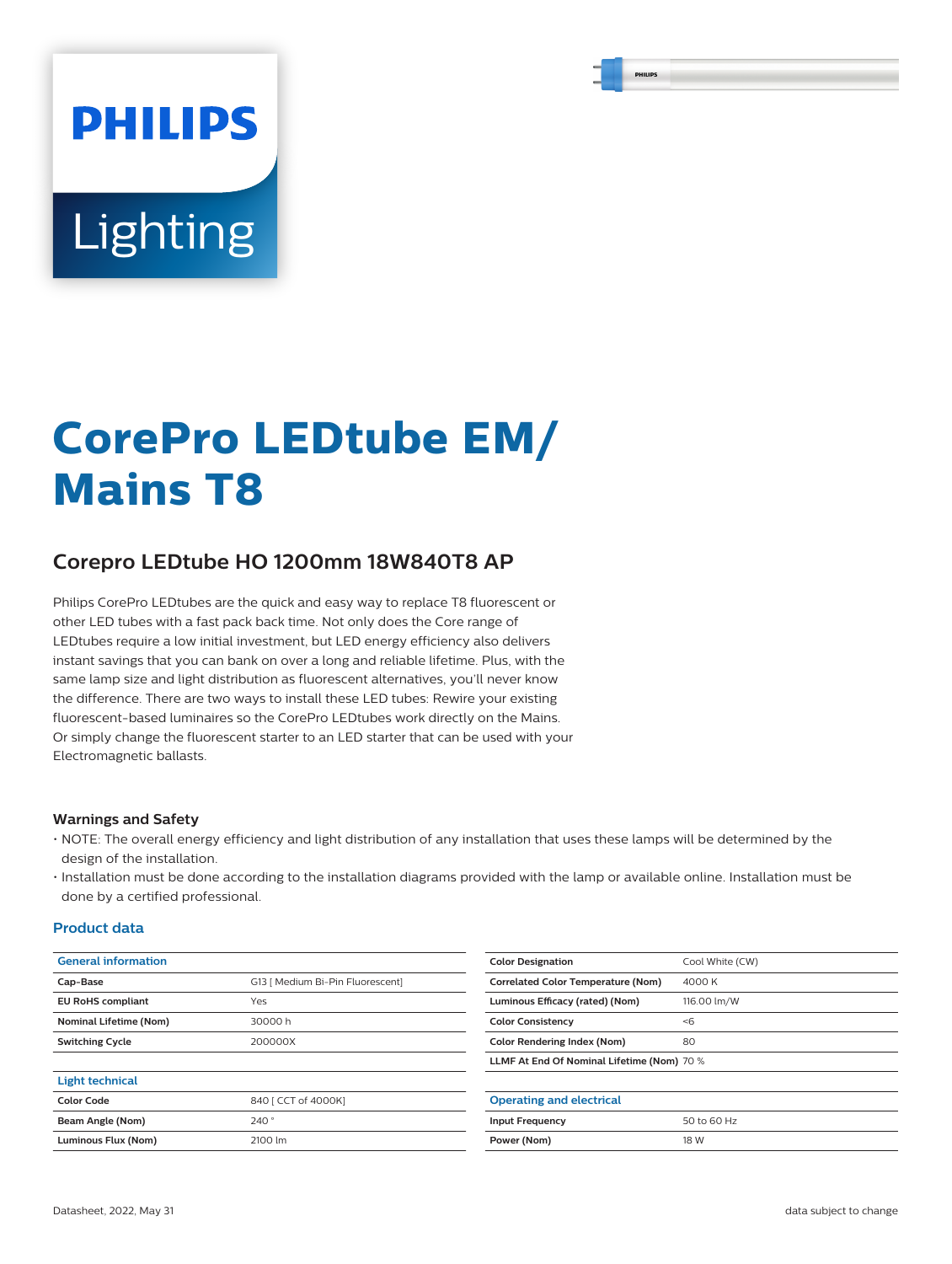### **CorePro LEDtube EM/Mains T8**

| Lamp Current (Max)              | 97 mA           |
|---------------------------------|-----------------|
| Lamp Current (Min)              | 97 mA           |
| <b>Starting Time (Nom)</b>      | 0.5s            |
| Warm Up Time to 60% Light (Nom) | 0.5s            |
| Power Factor (Nom)              | 0.9             |
| <b>Voltage (Nom)</b>            | 220-240 V       |
|                                 |                 |
| <b>Temperature</b>              |                 |
| T-Ambient (Max)                 | 45 °C           |
| T-Ambient (Min)                 | $-20 °C$        |
| T-Storage (Max)                 | 65 °C           |
| T-Storage (Min)                 | $-40^{\circ}$ C |
| T-Case Maximum (Nom)            | 50 °C           |
|                                 |                 |
| <b>Controls and dimming</b>     |                 |
| Dimmable                        | No              |
|                                 |                 |
| <b>Mechanical and housing</b>   |                 |
| <b>Bulb Finish</b>              | Frosted         |

| <b>Product Length</b>           | 1200 mm                               |  |  |  |
|---------------------------------|---------------------------------------|--|--|--|
| <b>Bulb Shape</b>               | Tube, double-ended                    |  |  |  |
|                                 |                                       |  |  |  |
| <b>Approval and application</b> |                                       |  |  |  |
| <b>Energy Saving Product</b>    | Yes                                   |  |  |  |
| <b>Approval Marks</b>           | RoHS compliance CE marking KEMA Keur  |  |  |  |
|                                 | certificate                           |  |  |  |
|                                 |                                       |  |  |  |
| <b>Product data</b>             |                                       |  |  |  |
| Full product code               | 871951444711000                       |  |  |  |
| Order product name              | Corepro LEDtube HO 1200mm 18W840T8 AP |  |  |  |
| EAN/UPC - Product               | 8719514447110                         |  |  |  |
| Order code                      | 929003520708                          |  |  |  |
| Numerator - Quantity Per Pack   | 1                                     |  |  |  |
| Numerator - Packs per outer box | 20                                    |  |  |  |
| Material Nr. (12NC)             | 929003520708                          |  |  |  |
| Net Weight (Piece)              | 0.200 kg                              |  |  |  |

**Dimensional drawing**

**Bulb Material** Glass



| Product                                                         | D1 | D <sub>2</sub> | - A1 | A2 | A <sub>3</sub> |
|-----------------------------------------------------------------|----|----------------|------|----|----------------|
| Corepro LEDtube HO 1200mm 25.7 mm 28 mm 1198 mm 1205 mm 1212 mm |    |                |      |    |                |
| 18W840T8 AP                                                     |    |                |      |    |                |





**Light Distribution Diagram**



**Spectral Power Distribution Colour**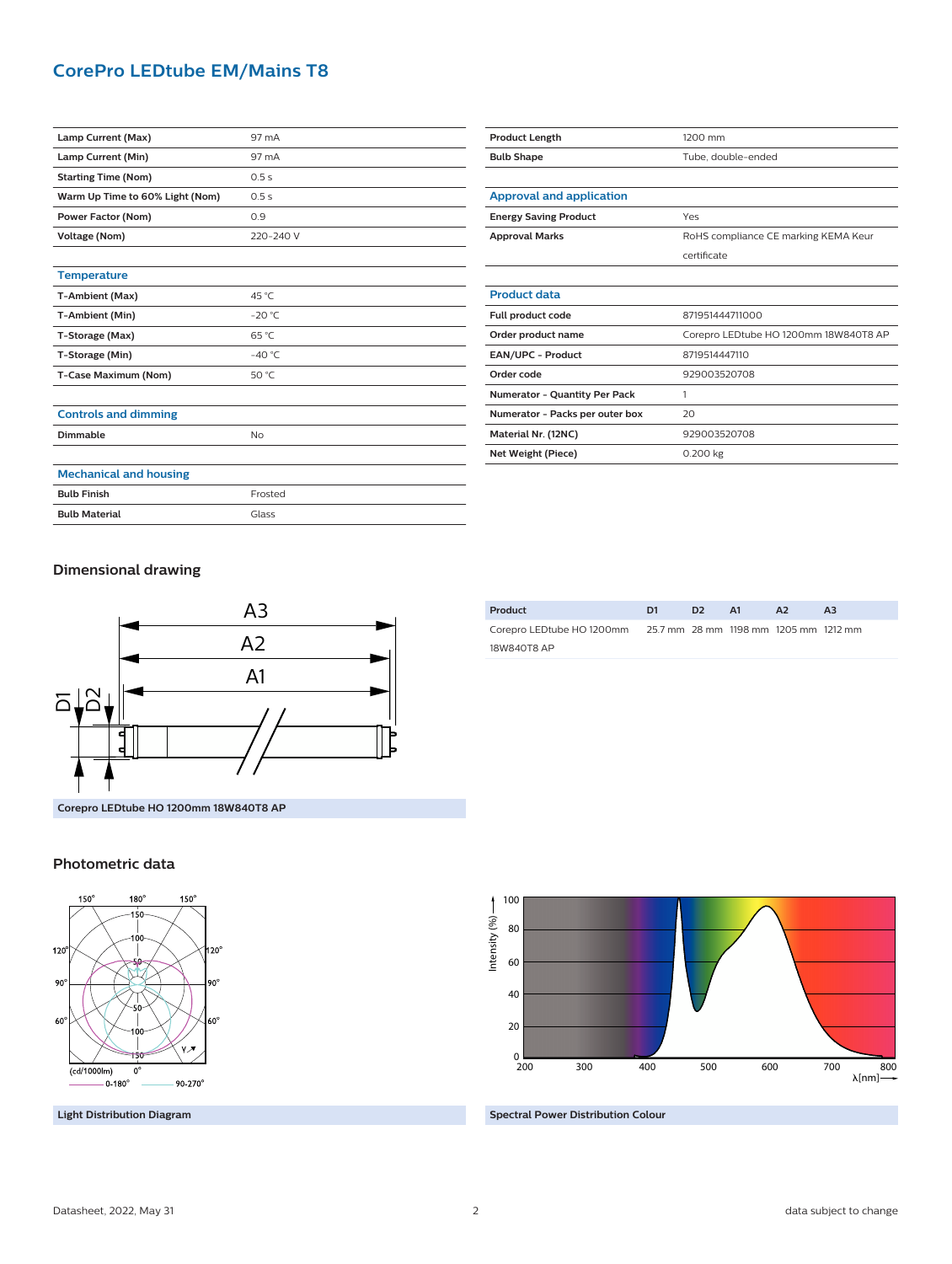# **CorePro LEDtube EM/Mains T8**

#### **Photometric data**



**General uniform lighting**

#### **Lifetime**



**Lumen Maintenance Diagram**

**LEDtube\_30K\_4060\_LifetimeVsTc-LED**